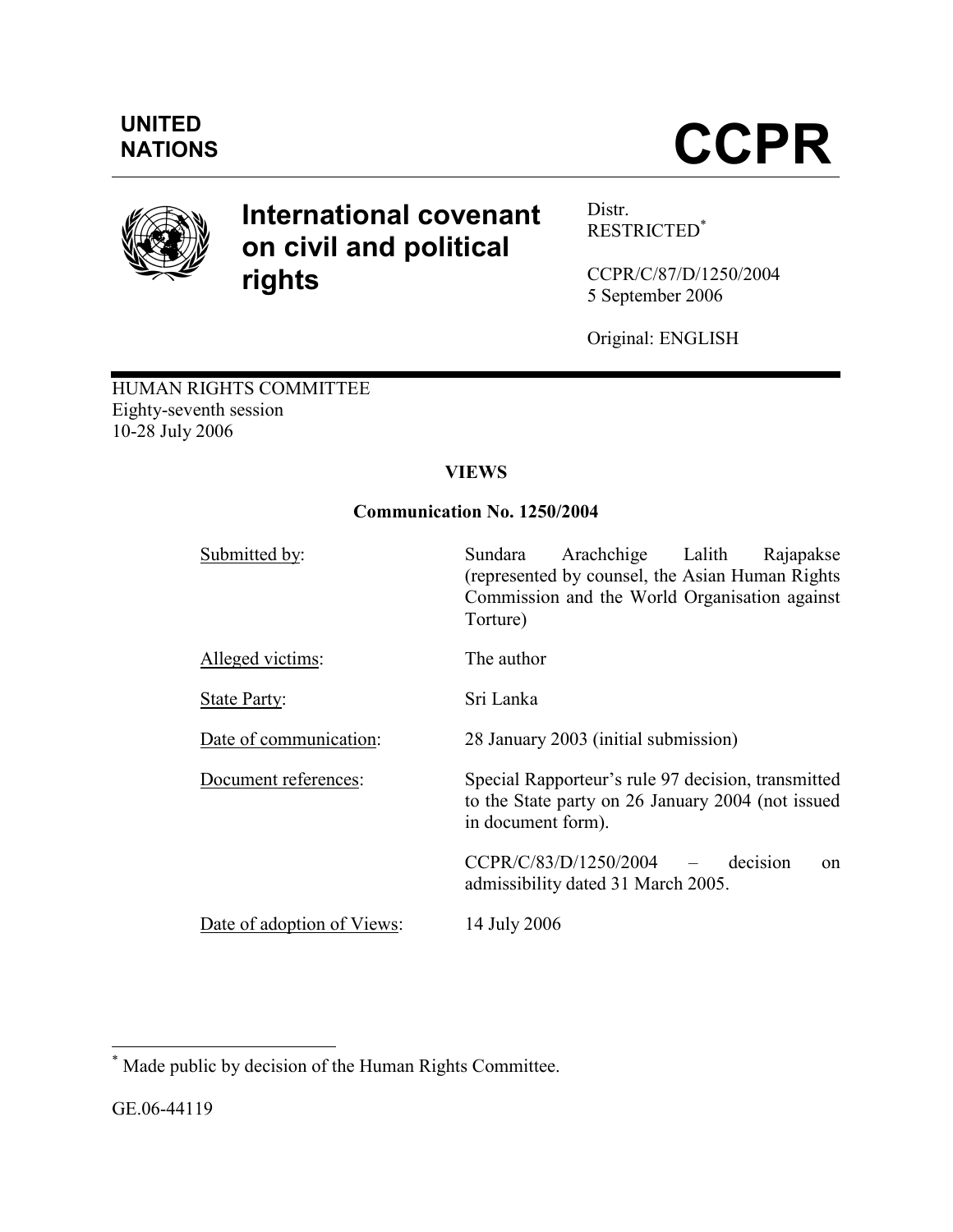Subject matter: unlawful arrest; ill-treatment and torture in detention; threats from public authorities; failure to investigate

Procedural issues: None

 Substantive issues: unlawful and arbitrary detention; torture in custody; liberty and security of the person

Articles of the Covenant: 7, 9 and 2, paragraph 3

Article of the Optional Protocol: 5, paragraph 2 (b)

 On 14 July 2006, the Human Rights Committee adopted the annexed draft as the Committee's Views, under article 5, paragraph 4, of the Optional Protocol in respect of communication No. 1250/2004. The text of the Views is appended to the present document.

# [ANNEX]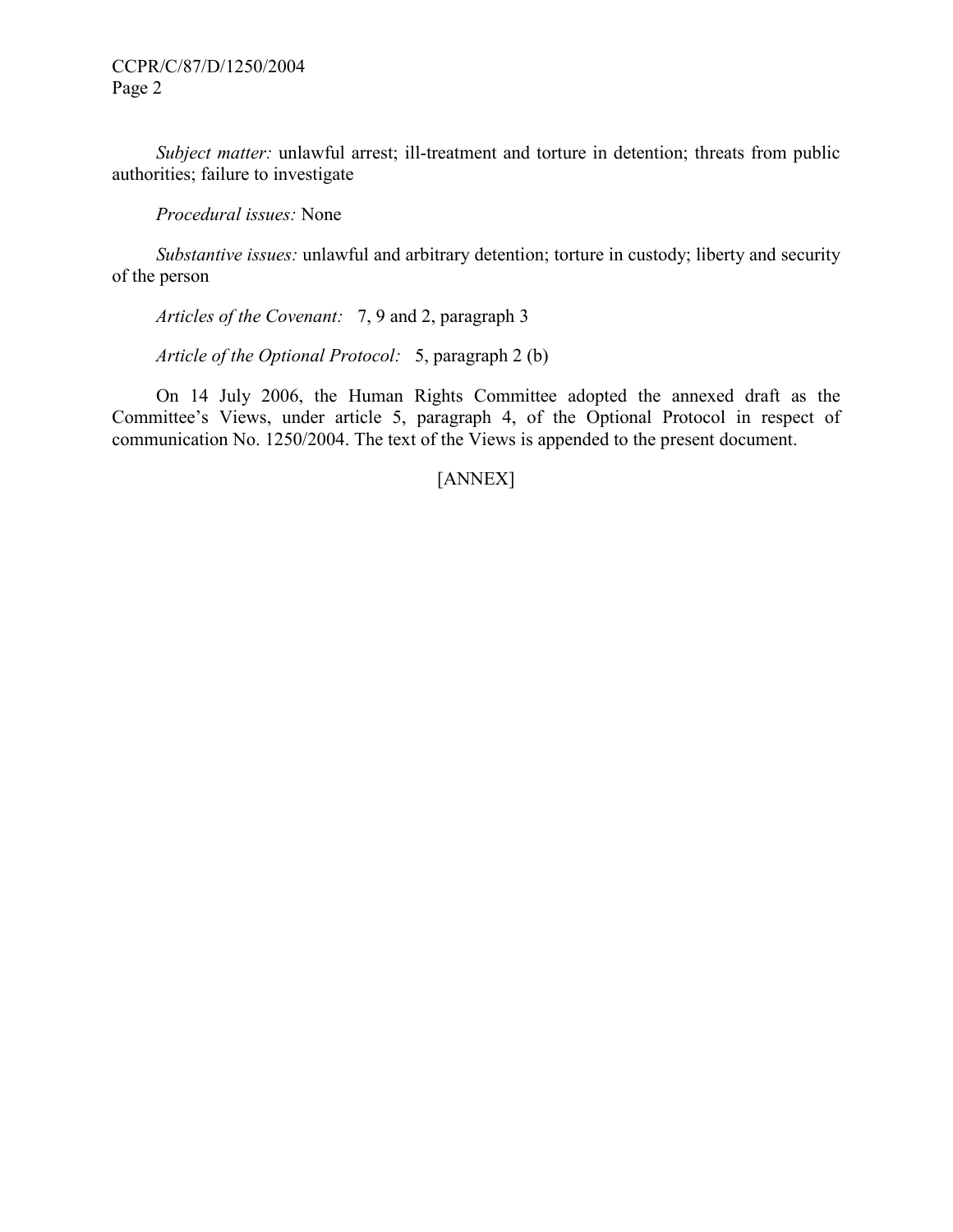#### **ANNEX**

Views of the Human Rights Committee under article 5, paragraph 4, of the Optional Protocol to the International Covenant on Civil and Political rights

Eighty-seventh session

concerning

#### Communication No. 1250/2004\*

| Submitted by:          | Arachchige Lalith<br>Rajapakse<br>Sundara<br>(represented by counsel, the Asian Human Rights) |
|------------------------|-----------------------------------------------------------------------------------------------|
|                        | Commission and the World Organisation against<br>Torture)                                     |
| Alleged victims:       | The author                                                                                    |
| <b>State Party:</b>    | Sri Lanka                                                                                     |
| Date of communication: | 28 January 2003 (initial submission)                                                          |

 The Human Rights Committee, established under article 28 of the International Covenant on Civil and Political Rights,

Meeting on 14 July 2006,

 Having concluded its consideration of communication No. 1250/2004, submitted to the Human Rights Committee on behalf of Sundara Arachchige Lalith Rajapakse under the Optional Protocol to the International Covenant on Civil and Political Rights,

 Having taken into account all written information made available to it by the authors of the communication and the State party,

Adopts the following:

<sup>\*</sup> The following members of the Committee participated in the examination of the present communication: Mr. Abdelfattah Amor, Mr. Nisuke Ando, Mr. Prafullachandra Natwarlal Bhagwati, Mr. Alfredo Castillero Hoyos, Ms. Christine Chanet, Mr. Maurice Glèlè Ahanhanzo, Mr. Walter Kälin, Mr. Ahmed Tawfik Khalil, Mr. Rajsoomer Lallah, Mr. Rafael Rivas Posada, Sir Nigel Rodley, Mr. Ivan Shearer and Mr. Hipólito Solari-Yrigoyen.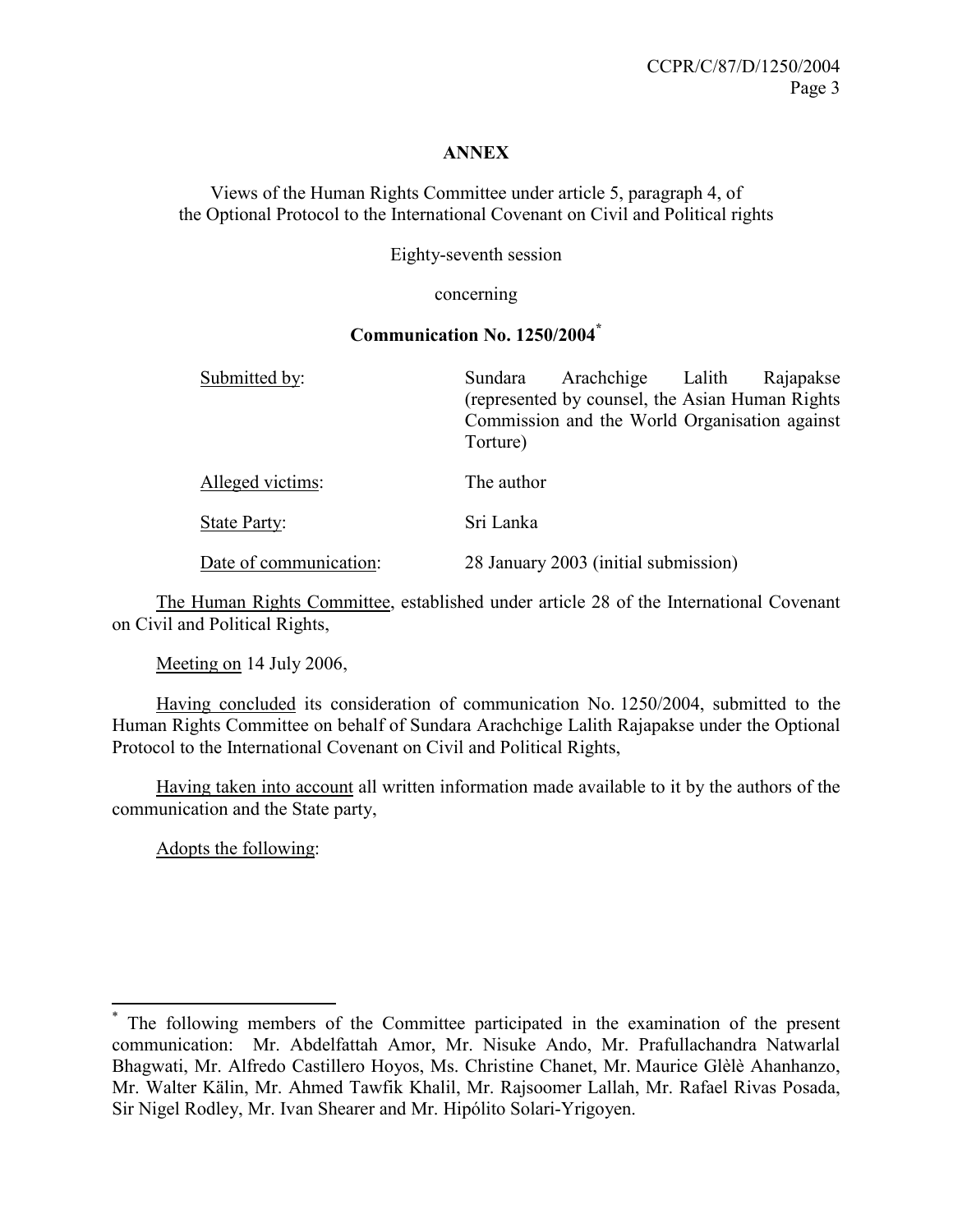### Views under article 5, paragraph 4, of the Optional Protocol

1. The author is Mr. Sundara Arachchige Lalith Rajapakse, a Sri Lankan citizen, who was nineteen years old at the time of his arrest on  $18$  April  $2002<sup>1</sup>$ . He claims to be a victim of violations by Sri Lanka of articles 2, paragraph 3; article 7; and article 9 of the International Covenant on Civil and Political Rights. He is represented by counsel: the Asian Human Rights Commission and the World Organisation against Torture. The Optional Protocol entered into force for Sri Lanka on 3 January 1998.

#### Facts as presented by the author

2.1 On 18 April 2002, the author was arrested by several police officers at a friend's house. On arrest, he was beaten and dragged into a jeep outside the house. He was subsequently taken to Kandana Police station, where he was detained. He was charged with two counts of robbery. During his detention, he was subjected to torture for the purposes of obtaining a confession, which caused serious injuries and may be described as follows; he was forced to lie on a bench and beaten with a pole; held under water for prolonged periods; beaten on the soles of his feet with blunt instruments; and had books placed on his head which were then hit with blunt instruments.

2.2 On 20 April 2002, the author's grandfather found him lying unconscious on the floor of a police cell. He sought the help of a member of parliament, who made inquiries. When he returned to the police station, he was informed that the author had been taken to Ragama Hospital. A few hours after the author was hospitalised, one of the police officers, allegedly involved in the attack, obtained an order to remand him in custody. Subsequently, the author's mother and grandfather learned upon returning to Ragama Hospital, that the author had been transferred to Colombo National hospital. Following his transfer, he remained unconscious for 15 days and did not speak with clarity until after 13 May 2002. On 15 May 2002, he was transferred to a remand hospital at Weilikade.

2.3 On 16 May 2002, the United Nations Special Rapporteur on Torture and other cruel, inhuman or degrading treatment or punishment sent an urgent appeal to the State party, on behalf of the author. The same day, an application for the author's release was made to the Wattala Magistrates Court. On 17 May 2002, the author was produced before a magistrate, along with a medical report issued by the National Hospital. The medical report, undated, states that the "most likely diagnosis alleged to assault due to traumatic encephalitis". He was granted bail and subsequently taken back to the National Hospital by his mother and grandfather. He remained there for treatment until June 2002.

2.4 On 20 May 2002, the author filed a petition for violation of his fundamental rights in the Supreme Court of Sri Lanka. On 13 June 2002, the Supreme Court of Sri Lanka granted leave to proceed in the fundamental rights application; a hearing was scheduled for 23 October 2003. Since then, the hearing has been postponed twice and was expected to take place on 26 April 2004 (updates provided below).

<sup>&</sup>lt;sup>1</sup> The exact date of his birth is not provided.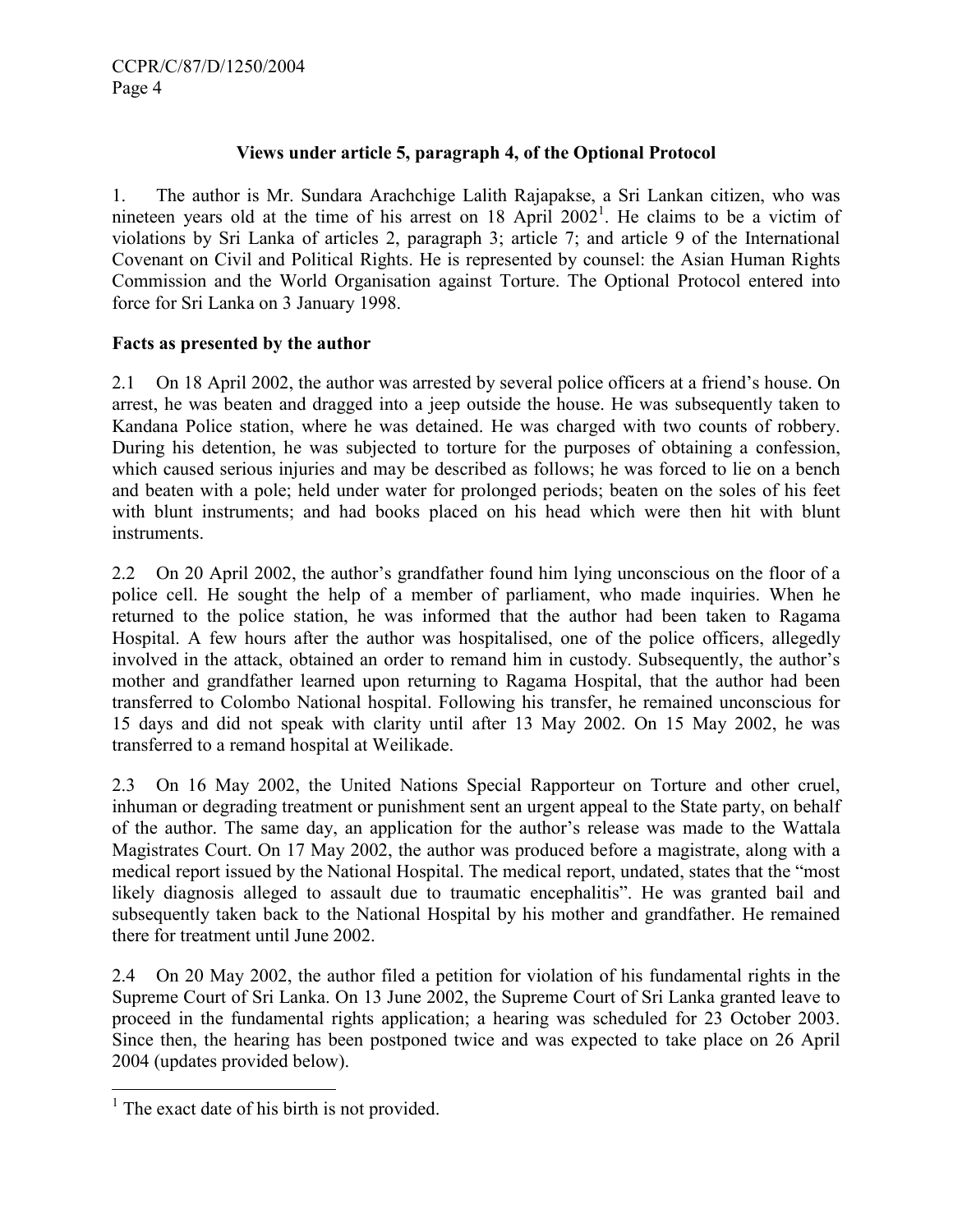2.5 The author was subjected to constant pressure to withdraw his complaint and has been living under extreme psychological stress, which has prevented him from working and supporting his family, whose members are now obliged to live on charity. His family fears for his life. He has been repeatedly called to testify alone at a police station, even though he has already made a statement. Threats were also made against his grandfather, to force him to withdraw the complaint he had made to the Human Rights Commission of Sri Lanka. Both the author and his family have made several complaints about the threats against him and his grandfather to the National Human Rights Commission Hotline, and to the National Human Rights Commission. The author does not mention the outcome of these complaints<sup>2</sup>.

2.6 On 24 July 2002, the Attorney General initiated an investigation into the torture allegedly suffered by the author, on the basis of which he filed a criminal action under the Torture Act against certain police officers in the Negambo Magistrates Court. This case remains pending, and the alleged perpetrators have neither been taken into custody nor suspended from their duties. A statement made by a judicial medical officer, on the basis of a report, dated 12 June 2002, which was recorded on 11 October 2002, confirmed that the author had been unconscious, described his injuries<sup>3</sup> and stated that "cerebral contusion following assault is the most likely diagnosis, but it is difficult to differentiate from Encephalitis. Most likely diagnosis alleged to assault due to traumatic encephalitis". This last injury is one which is described as an injury that "endangers life".

2.7 On 29 September 2003, the author was acquitted of two charges of robbery, as it transpired that the alleged victims had not made a complaint against him.

# The complaint

 $\overline{a}$ 

3.1 The author claims that the treatment deliberately inflicted upon him, with the intent of obtaining a confession, amounted to torture, prohibited under article 7 of the Covenant.

3.2 He claims that his arrest was not made in accordance with the procedures established under Sri Lankan law, as no reason was given for his arrest, no complaint had been filed against him, no statement was taken and his detention exceeded the legal limit of 24 hours. All the above is also said to violate article 9.

 $2<sup>2</sup>$  He provides press reports on the threats received.

<sup>&</sup>lt;sup>3</sup> Healing scab abrasion  $2^{\prime\prime}x3^{\prime\prime}$  on the right scapular region; healing scab abrasion 1"x 1" on the back of the right elbow; healing scab abrasion 2"x 1,1/2" on the front of the right chest; Contusion 2" x 3" on the back of the left hand; Contusion 2" x 3" on the front of the let forearm; Contusion 1"x 1,1/2" on the medial side of the left hand; Contusion 1"x2" on the lateral side of the left hand; contusion 2"x 2" on the sole of the left foot; Contusion 2" x 1" on the sole of the right foot."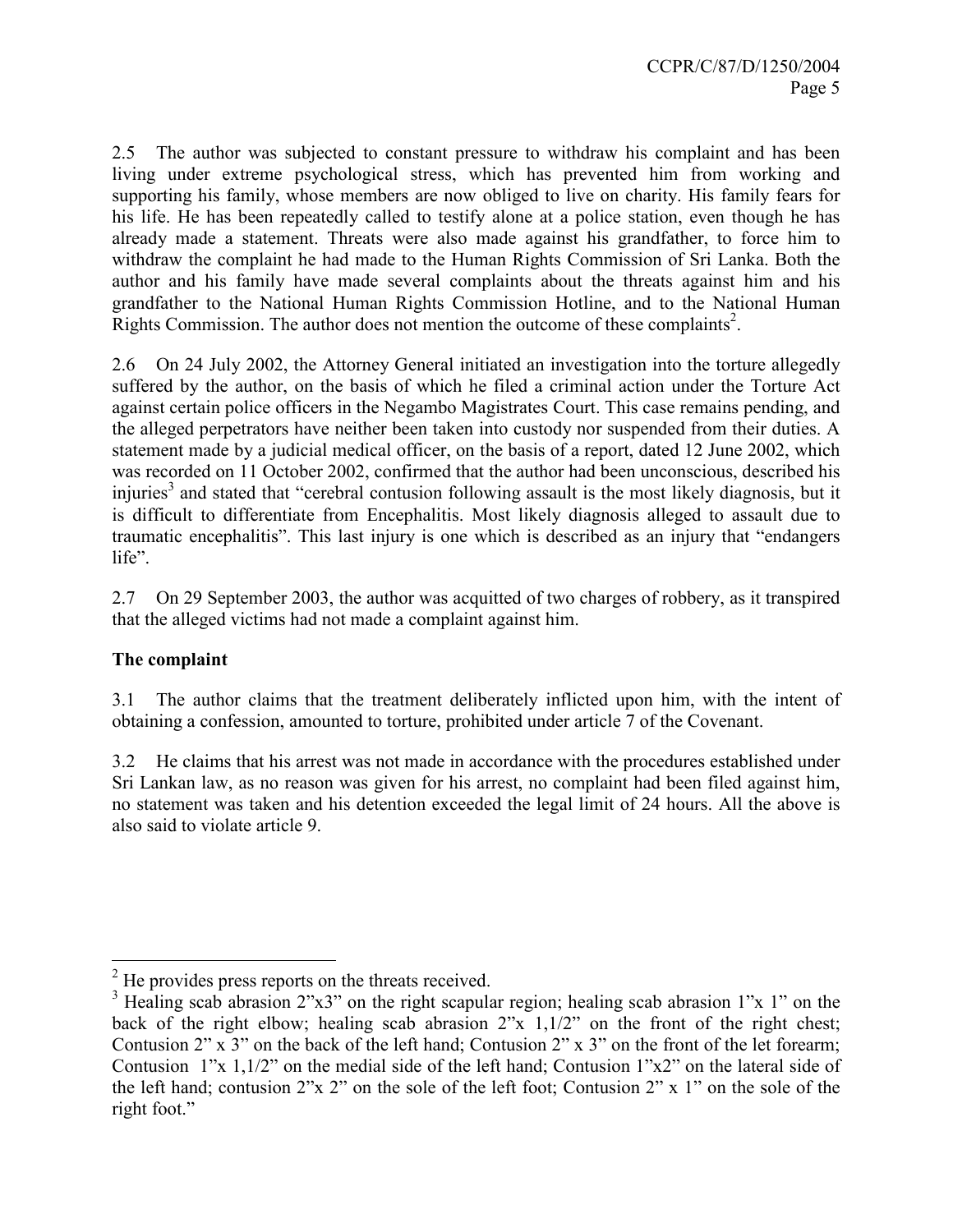3.3 The author claims that the State party's failure to take adequate action to ensure that he was protected from threats issued by police officers violates article 9, paragraph 1, of the Covenant.<sup>4</sup>

3.4 He claims that as the State party failed to ensure that the competent authorities investigate his allegations of torture promptly and impartially, it violated his right to an effective remedy under article 2, paragraph 3, of the Covenant.

3.5 On exhaustion of domestic remedies, the author notes that he sought to obtain redress both through criminal procedures, and through a fundamental rights petition in order to obtain compensation. As a result of which he and his family have been threatened and intimidated. An assessment of the effectiveness and the reasonableness of the length of the proceedings should take into account the circumstances of his case and the general effectiveness of the proposed remedy in Sri Lanka. In this context, he notes that: no criminal investigation was initiated for over three months after the torture, despite the severity of his injuries, and the necessity to hospitalise him for over one month; the alleged perpetrators were neither suspended from their duties nor taken into custody, enabling them to place pressure on and threaten the author; and the investigations are currently at a standstill. Moreover, considering that the criminal procedures for dealing with torture allegations in Sri Lanka have generally been demonstrated to be ineffective, and that the authorities have shown a lack of diligence in the present case, the pending criminal or civil procedures cannot be considered to constitute an effective remedy for the alleged violations.

# The State party's submission on admissibility

4.1 On 15 April 2004, the State party provided its submission on admissibility. It stated that the Criminal Investigation Department (CID) of the Police commenced their investigation on 24 July 2002, upon a direction of the Attorney General. Having concluded its investigations, the CID forwarded its report to the Attorney General who advised it to record further witness statements and to organize an identification parade. Subsequently, the Attorney General indicted the Sub-Inspector of Police under the Convention against Torture Act on 14 July 2004. If convicted, this police officer will be sentenced to a mandatory jail term of not less than seven years and a fine. The State party submitted that the Attorney General would take steps to direct counsel for the State, conducting the prosecution, to inform the trial judge of the need to expedite the proceedings in this case.

4.2 The State party confirmed that the fundamental rights application, in which the author seeks damages, against officers of the Kandana Police, for his alleged illegal arrest, detention and torture, remains pending. It submitted that the author has not claimed undue delay in the matter and made no attempt to request the Supreme Court to expedite the hearing of this case. Where similar requests were made to the Supreme Court on legitimate grounds, the Supreme

<sup>&</sup>lt;sup>4</sup> The author refers to the Committee's jurisprudence. See Case No. 821/1998, Chongwe v.Zambia, Views adopted on 25 October 2000, Case No. 195/1985, Delgado Paez v.Colombia, Views adopted on 12 July 1990, Case No. 711/1996, Dias v.Angola, Views adopted on 18 April 2000.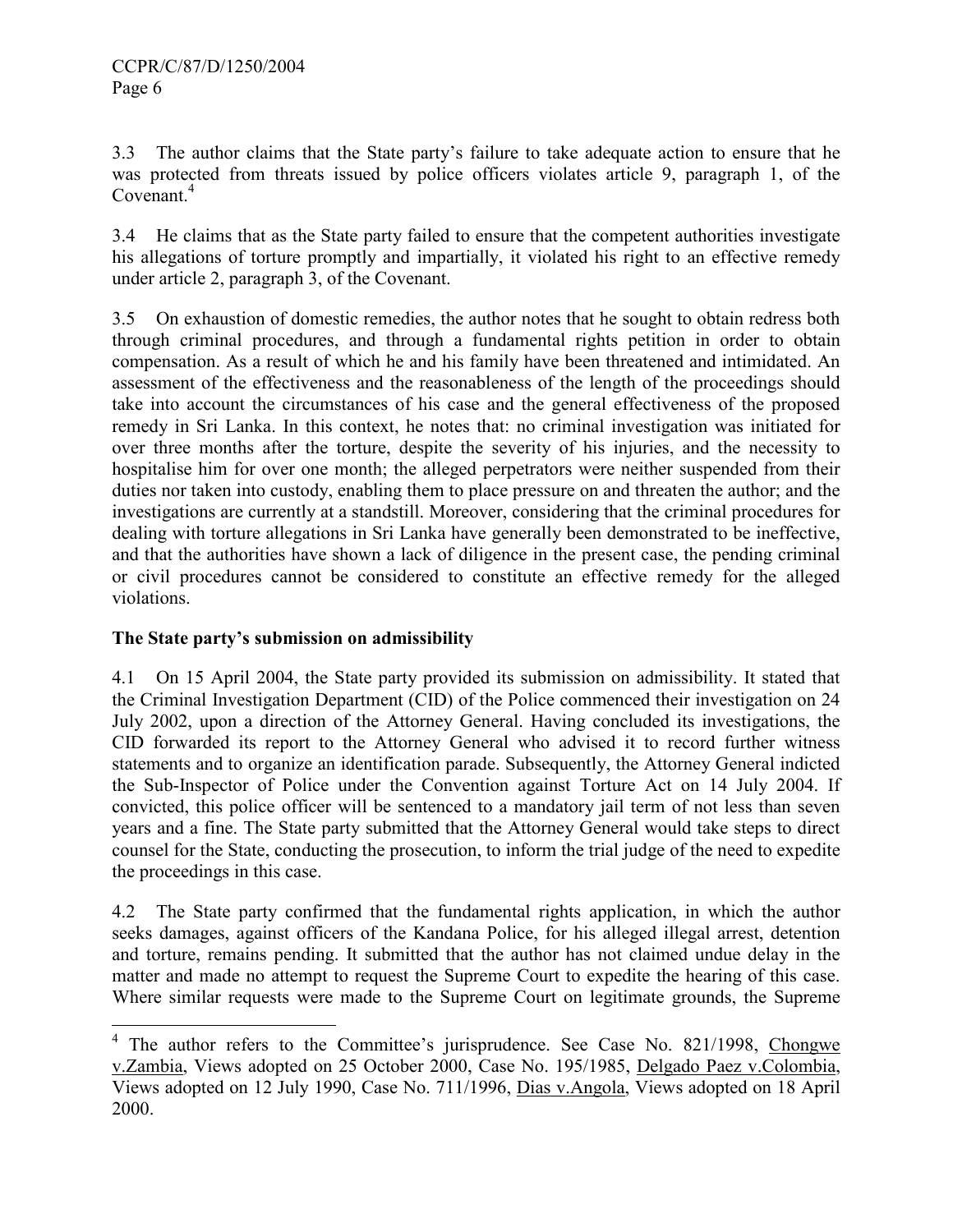Court acceded to such requests by giving priority to such cases. In sum, the State party submitted that the entire communication is inadmissible for failure to exhaust domestic remedies.

4.3 On the basis of the State party's submission and on behalf of the Committee, on 25 April 2004, the Special Rapporteur on New Communications considered that the admissibility of the communication should be considered separately from the merits.

#### The author's comments on the State party's submission

5.1 On 5 July 2004, the author commented on the State party's submission. He reiterated his initial argument on admissibility, and informed the Committee that there had been no developments in the criminal proceedings since the communication was registered. Despite the State party's submission that it would ensure an expeditious hearing of the criminal case, it did not indicate a date for the hearing, nor did it explain why the matter has been delayed for two years: this constitutes, in his view, an unreasonable delay. He added that this case would probably not be heard for some time, that there had been only one conviction in a case of torture in Sri Lanka and that that case was not heard until eight years after the torture took place.

5.2 As to the fundamental rights case pending before the Supreme Court, he observed that this case was adjourned for the third time on 26 April 2004 and was rescheduled for hearing on 12 July 2004. This delay is said to be unreasonable and in contravention of Sri Lankan law, under which the Supreme Court should hear and dispose of any fundamental rights applications within two months of filing. As to the State party's remark that the author may request the Supreme Court to expedite his case, the author was unaware of any such special procedure for making applications and claimed that the hearing of cases is a matter entirely at the discretion of the courts. The author noted that the State party makes no comment on the efficiency of criminal procedures in Sri Lanka in cases of torture generally. He explained that due to his extreme poverty an indefinite delay before he receives compensation would have serious consequences both for him and his family, as he is unable to afford proper medical and psychological treatment.

5.3 The author submitted that the procedure in itself is deficient, as is demonstrated by the fact that only one person has been charged in the criminal case although several were involved in the allegations. The State party's argument that the author only identified one individual in the identification parade is hardly satisfactory, since the author was in a coma for over two weeks following the alleged torture, and obviously under those circumstances his capacity for identification was limited. In addition, other evidence existed upon which other officers could have been charged, including documentary evidence submitted by the police officers themselves to the Magistrates Court and Supreme Court. In his view, sole reliance on the author's identification, particularly in the circumstances of this case, has resulted in the complete exoneration of the other perpetrators. The author also argued that the only charge filed against the police officer in the criminal proceedings is that of torture; no charges have been filed regarding the illegal arrest and/or detention.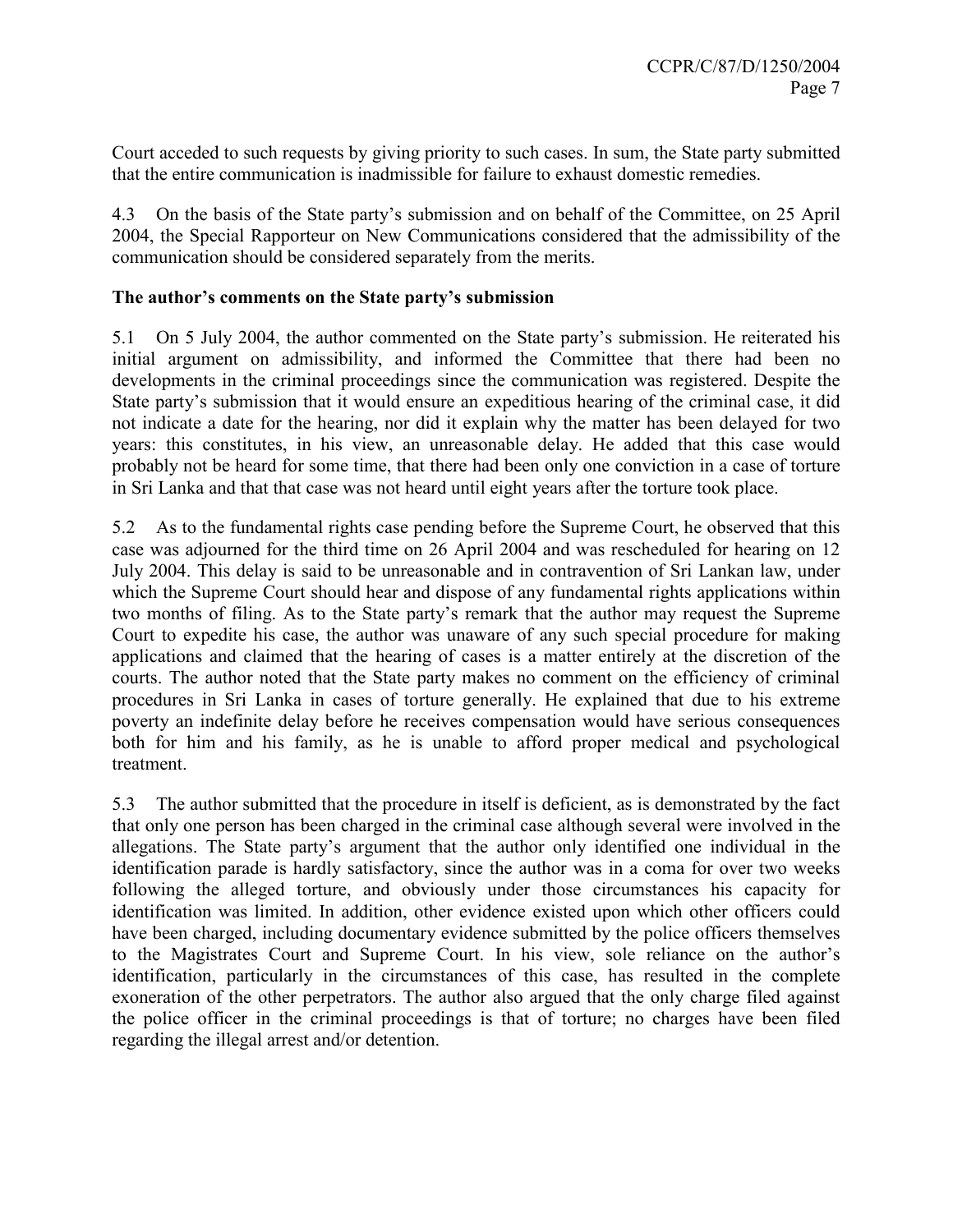5.4 The author observed that the State party offered no information on what measures have been adopted to put a stop to the threats and other measures of intimidation to which he has been subjected and adds that there is no witness protection programme in Sri Lanka.

5.5 On 10 December 2004, the author provided an update on the proceedings to date. He submitted that his hearing before the Supreme Court was again postponed and given a new hearing date of 11 March 2005. This is the fourth time the case had been rescheduled. According to the author, whether the case would be heard on that day would depend on how busy the Court is, and the case may very well be postponed again. The hearing in the High Court was scheduled to take place on 2 February 2005 which, according to the author, could take several years to determine. He stated that these prolonged delays have exacerbated his exposure to threats and serious risk of harm at the hands of those that do not wish him to pursue judicial remedies. He referred to the recent murder of a torture victim, Mr. Gerald Perera, in mysterious circumstances just a few days before a hearing in the High Court of Negombo, where he was to provide testimonial evidence against seven police officers accused of having tortured him, and fears the same fate. According to the author, Mr. Perera was assassinated on 24 November 2005, and during the criminal inquiry into the case, several police officers admitted that his murder was motivated by fears that they may go to jail if he had given evidence against them in the Negombo High Court. Threats to the author had continued and he had been forced into hiding to protect himself against harm.

5.6 On 10 March 2005, the author explained that the hearing in the criminal case, which was due to take place on 2 February 2005, was postponed again until 26 May 2005. Local counsel assisting the author filed a motion with the court on 2 February 2005 to expedite the case. The motion was denied on the grounds that a new judge had been assigned to the case and that it would be up to this judge to schedule the case according to his priorities. On 14 March 2005, the author stated that the 11 March 2005 hearing before the Supreme Court was not heard on the merits but postponed until 26 June 2005.

# The Committee's admissibility decision

6.1 During its 83rd session, on 8 March 2005, the Committee examined the admissibility of the communication. It noted that the issues raised by the author were still pending before the High Court as well as the Supreme Court, despite nearly three years having passed since their institution, and the police officer alleged to have participated in the torture of the author still continues under indictment in the criminal case. It considered it significant that the State party had not provided any reasons why either the fundamental rights case or the indictment against the police officer could not have been considered more expeditiously, nor had it claimed the existence of any elements of the case which should have complicated the investigations and judicial determination of the case preventing its determination for nearly three years.

6.2 The Committee found that the delay in the disposal of the Supreme Court case and the criminal case amounted to an unreasonably prolonged delay within the meaning of article 5, paragraph 2 (b), of the Optional Protocol. On 8 March 2005, the Committee declared this communication admissible.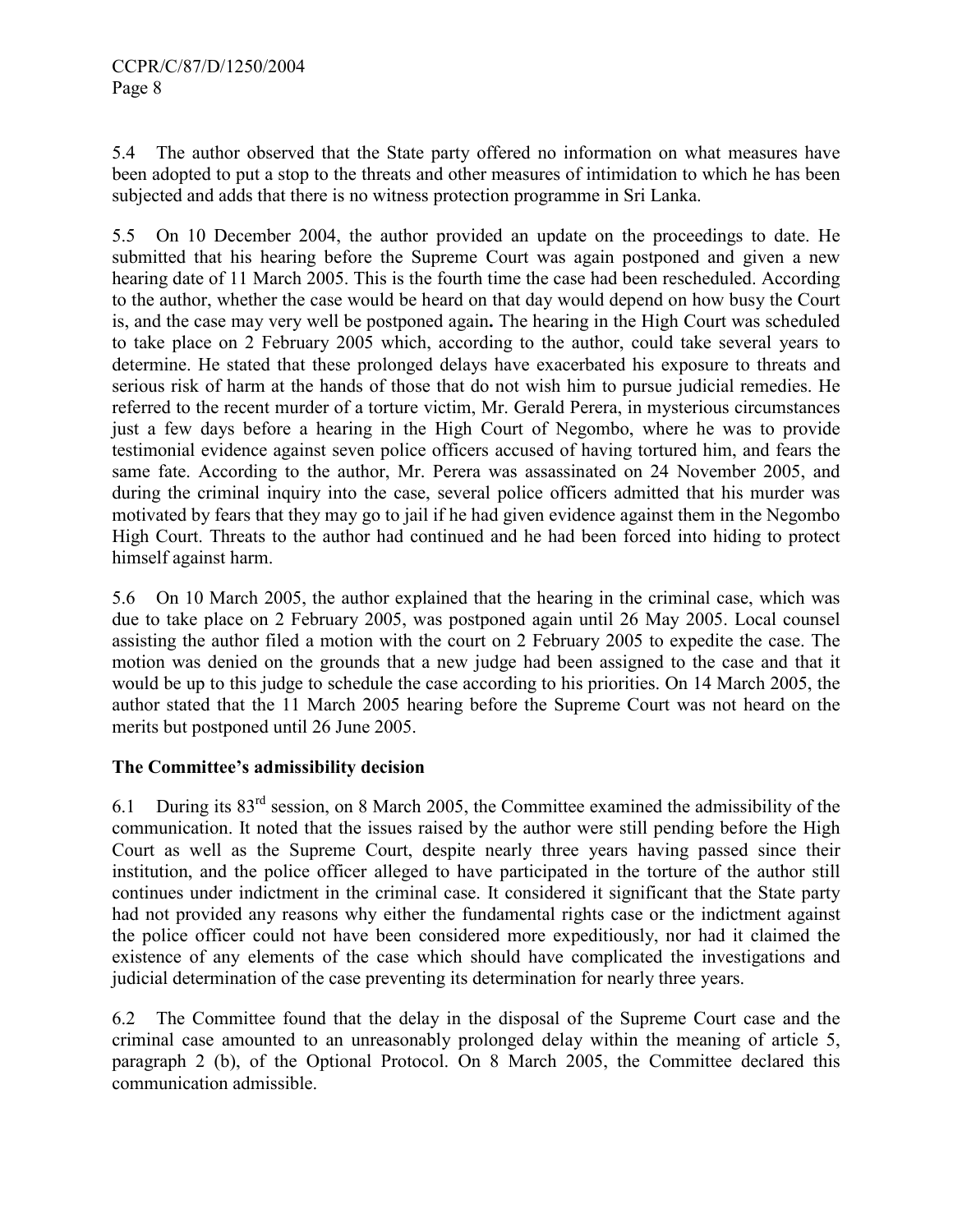#### The State party's submission on the merits

7.1 On 27 September 2005, the State party provided its submission on the merits. It largely reiterates its arguments that the case is inadmissible for lack of exhaustion of domestic remedies and that it is currently in the process of providing the author with an effective remedy. On the facts, it informs the Committee of the Attorney General's role as a party in all fundamental rights applications, during which he/she is represented by counsel. He/she does not appear for any respondents in fundamental rights applications, where allegations of torture are made, even though in all other matters he/she defends public officers in actions filed against them.

7.2 The State party informs the Committee that, as the outcome of the author's fundamental rights application to the Supreme Court would affect the determination of the High Court matter, the case to the Supreme Court was adjourned until completion of the proceedings before the High Court. The Supreme Court made an order that the author should file a motion in the Supreme Court when the High Court trial has concluded. The Supreme Court requested the High Court to expedite the police officer's trial.

7.3 On the sequence of High Court hearings, the State party submits that the police officer in question was indicted on 14 July 2004 and the case was fixed for trial on 13 October 2004. As the prosecution witnesses, including the author, were not present, the case was adjourned. The summonses were re-issued and the case fixed for hearing on 2 February 2005. Following a request by the police officer's counsel, the case was adjourned until 26 May 2005. On that date, the trial began and the author's evidence-in-chief was led. However, his evidence could not be concluded on that date as the author informed the Court that he was ill. The case was fixed for 12 July 2005, on which date the author's evidence-in-chief was concluded. The trial for cross-examination was fixed for 28 November 2005. The State party submits that the prosecution had not moved for any postponement of the case other than on 13 October 2004, when the author and the other prosecution witnesses did not attend. Counsel for the prosecution requested the trial judge to expedite the case and informed him of the communication to this Committee.

7.4 The State party urges the Committee to refrain from making any determination on the merits of this case until the conclusion of the High Court trial, as its Views could prejudice either the prosecution or the defence. If the police officer is convicted, the fundamental rights application would be taken up by the Supreme Court and a determination with regard to compensation for the author could be made<sup>5</sup>. The Supreme Court could direct that compensation be paid by the State party and/or the police officer convicted.

7.5 The State party provides general information on the High Courts in Colombo, including their heavy workload, and argues that to give preference in one case would be at

 $\overline{a}$ <sup>5</sup> It does not appear that the consideration of the fundamental rights application in the Supreme Court is dependent upon a guilty verdict in the High Court. The Supreme Court case will be considered when the High Court case is determined and upon an application by the author.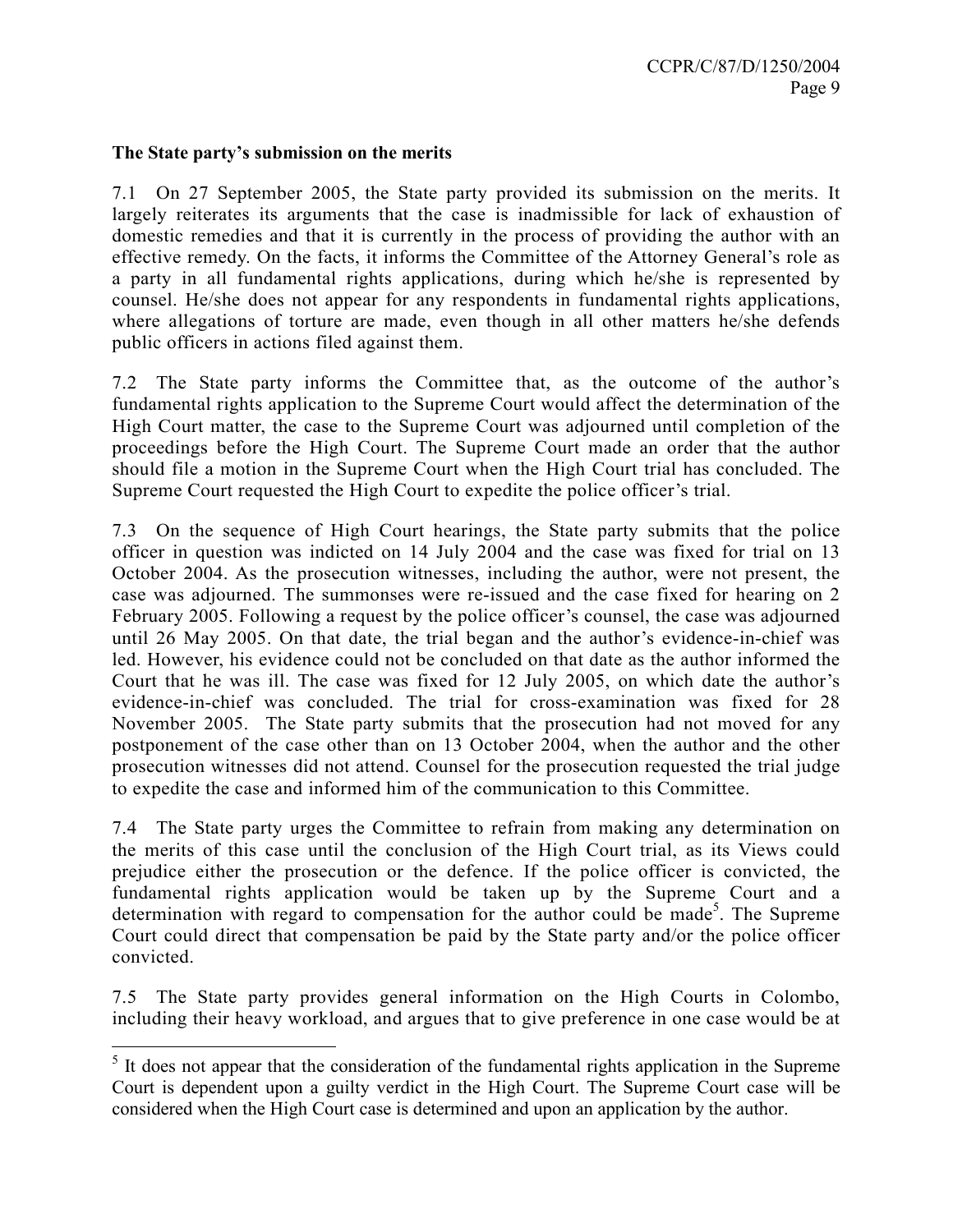the expense of others. The High Court exercises original jurisdiction in criminal trials and exercises provincial appellate jurisdiction. In the Negombo High Court, at the time of writing the submission, there were 365 cases on the trial roll and a further 167 cases to be fixed for trial. There have been two cases of conviction for torture by the High Court and an equal number of acquittals. As to the Supreme Court, there are nearly a thousand applications filed before it every year. Thus, although the Constitution provides for the disposal of applications within a period of two months, it is impossible to do so. The State party provides further information of a general nature on administrative remedies within Sri Lanka, including making applications to the Human Rights Commission and National Police Commission, which it considers are independent bodies.

7.6 On the complaints of violations of articles 2, 7 and 9, the State party submits that the author has invoked the jurisdiction of the Supreme Court, which was adjourned to prevent prejudice to the prosecution in the criminal trial. Thus, an effective remedy was provided, and a diligent investigation is currently being pursued. It also submits that "the police have at the request of the author given him special police protection on the basis of his complaint that he is under threat."

# The author's comments on the State party's submission

8.1 On 27 September 2005, the author provided the following comments on the State party's submission. He submits that the State party's repeated contention that the complaint is inadmissible, due to non-exhaustion of domestic remedies, is unjustified in light of the Committee's decision on admissibility, as well as the lapse of an additional year, since its consideration, in which no progress has been made in the domestic proceedings. The State party does not provide an adequate explanation for the failure of the Courts to address these serious issues within a reasonable time; nor does it provide any timeframe for consideration. On the contrary, based on the current domestic law and practice, there is little prospect of a final judicial decision in the near future. The decision to postpone the hearing of the Supreme Court was taken on the basis of a submission made by the police officer's counsel. Assuming the police officer is convicted, he will have the right to appeal to the Court of Appeal, which will take several years, and subsequently, as a matter of law, to the Supreme Court, which can also cause additional delays. As the hearing of the fundamental rights case has been adjourned until the end of the High Court trial, there is no reason why it will not be adjourned until the entire process is over.

8.2 The author submits that, as the State party does not deny the facts of the case as submitted by him, but relies merely on the fact that the matter is being dealt with by the domestic courts, the Committee should give due weight to his account of the facts. In addition, he refers to the jurisprudence of the Committee that, when substantiated allegations made by authors of a communication go unrefuted, they must be considered to be established. The author reiterates its arguments on the merits, in particular with respect to his claim under article 2, paragraph 3. He refers to the lack of progress in the proceedings<sup>6</sup>, in which the total time of the recording of

 $\overline{a}$ 

 $6$  He provides the chronology before the High Court as follows :

<sup>14.07.04 –</sup> Indictments served on the accused

 $29.07.04$  – Case called again.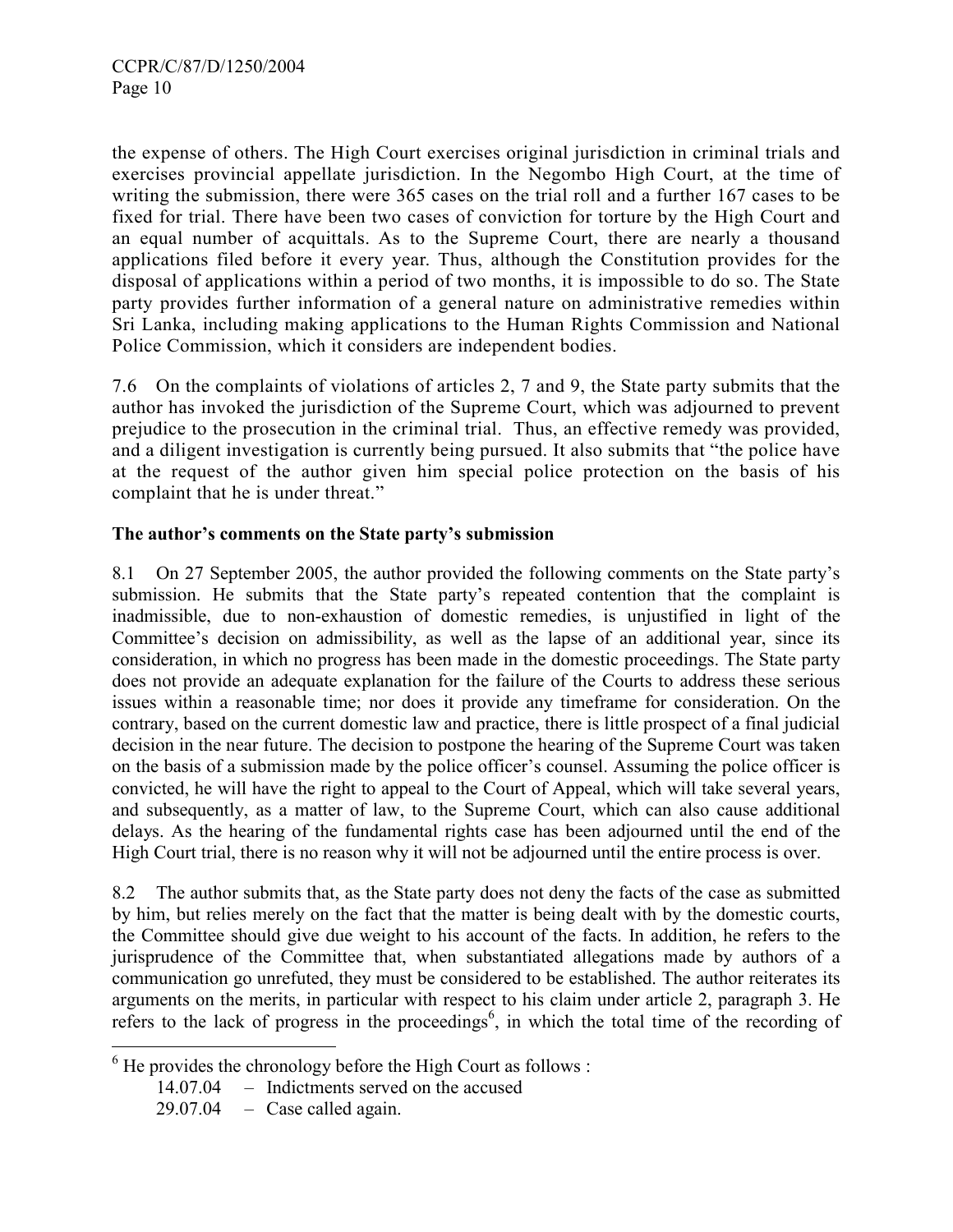evidence, since the filing of the indictment in July 2004 to date, is less than two hours of actual court time. There are ten witnesses in this case and the taking of evidence from the first witness (the author) is still not yet completed. Thus, recording the evidence of the other witnesses may take many more years.

8.3 According to the author, neither he nor any of his witnesses absented themselves from court since the summonses were served. He takes no responsibility for any of the postponements, and submits that it is not within his power to make any application to expedite his case. He has written to the Attorney General, who is in such a position, as well as to human rights organisations, but no measures have been taken to respond to his requests. The Attorney General is party to the proceedings of both the High Court and the Supreme Court and, is the only party who can apply for the case to be expedited. He submits that the issue of important generalised delays was raised by the Committee against Torture in its Concluding Observations on Sri Lanka in November 2005, which recommended to the State party to ensure speedy trials, especially for victims of torture.

8.4 In the author's view, the unreasonably prolonged domestic delays are reducing the chances of a fair outcome. Important evidence could be lost while waiting for trial. In particular, one of his key witnesses, his grandfather, is now 75 years of age and the author fears that he may pass away or have memory loss due to age before the end of the proceedings. The author refers to a report of the Special Rapporteur on Torture<sup>7</sup> to demonstrate that it is quite common in the State party for the accused to be acquitted due to the absence of witnesses.

8.5 While awaiting the hearing, the author submits that he has had to leave his home and his job out of fear of reprisals by police officers and subsists thanks to the charity of a human rights organisation. He states that both the Committee against Torture and the Special Rapporteur on Torture have perceived the extremely precarious situation of victims of torture who decide to seek justice before Sri Lankan courts. They have called on the State party to provide witness protection to victims of torture, since there is no witness protection programme in the State party.

| - Case called for trial but no evidence taken.<br>13 10 04 |                                                                                  |
|------------------------------------------------------------|----------------------------------------------------------------------------------|
| - A trial date but no evidence is heard.<br>02.02.05       |                                                                                  |
|                                                            | 26.05.05 – The evidence of the author commences: evidence taken for about 45-50  |
| minutes.                                                   |                                                                                  |
| 12.07.05                                                   | - The author's examination in chief continues: evidence taken for about 25       |
| minutes.                                                   |                                                                                  |
|                                                            | 23.08.05 – The author's cross examination begins: evidence recorded for about 45 |
| minutes.                                                   |                                                                                  |
|                                                            | $28.11.05$ - The case is called and postponed without recording any evidence.    |
| $04.05.06$ - The next scheduled date.                      |                                                                                  |
| $7$ E/CN.4/2004/56/Add.1, 23 March 2004.                   |                                                                                  |

<u>.</u>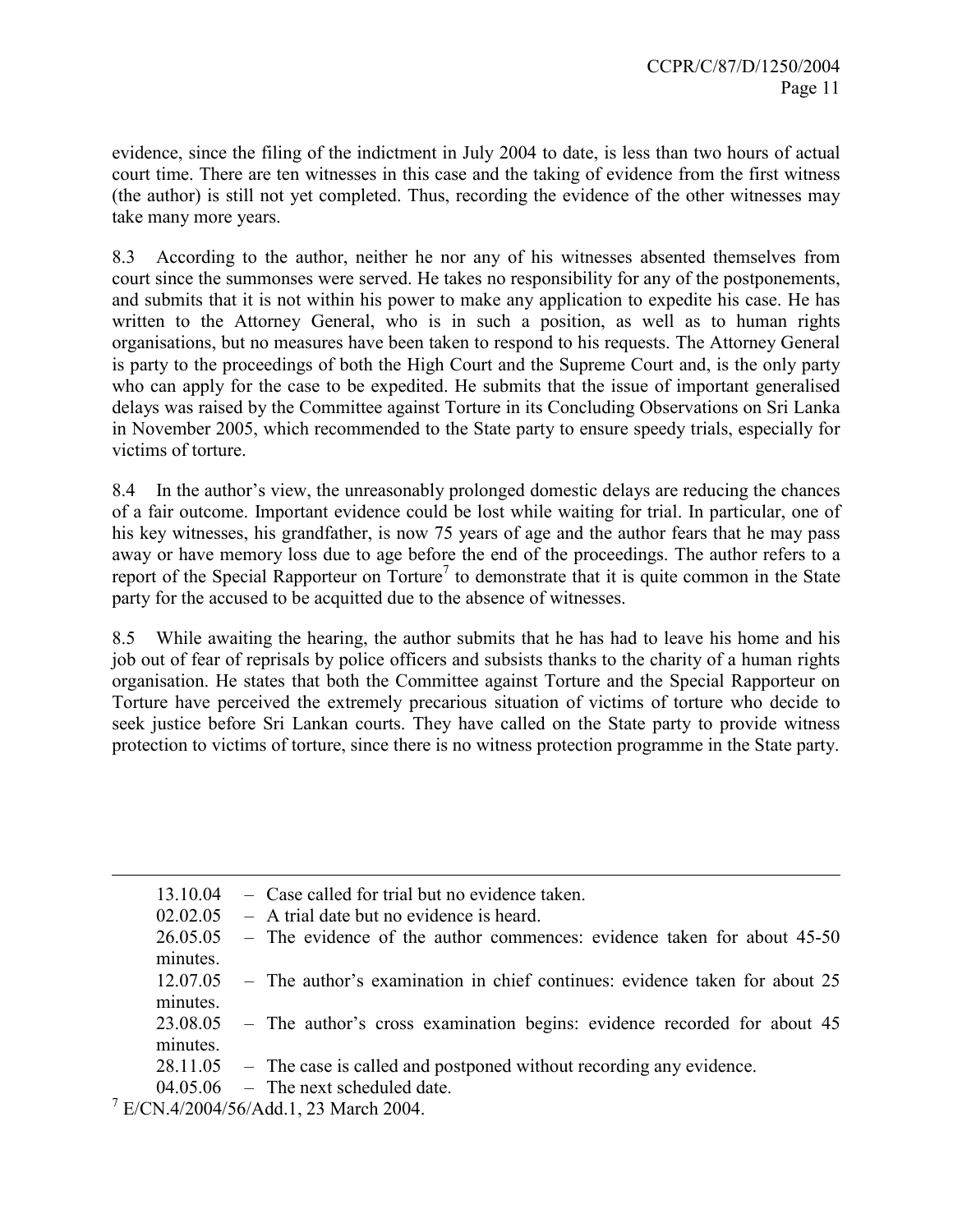-

#### Issues and proceedings before the Committee

9.1 The Human Rights Committee has examined the present communication in the light of all the information made available to it by the parties, as provided for under article 5, paragraph 1, of the Optional Protocol.

9.2 The Committee takes due note of the State party's argument reiterating its view that domestic remedies have not been exhausted. The Committee reiterates its finding that the delay in the disposal of the Supreme Court case and the criminal case amounts to an unreasonably prolonged delay within the meaning of article 5, paragraph 2 (b), of the Optional Protocol. This view is only strengthened by the fact that both cases, nearly one and a half years after the admissibility decision, continue to be pending.

9.3 With regard to the merits of the communication, the Committee notes that criminal proceedings, against one of the alleged perpetrators, have been pending in the High Court since 2004, and that the author's fundamental rights application before the Supreme Court has been adjourned, pending determination of the High Court proceedings. The Committee reiterates its jurisprudence that the Covenant does not provide a right for individuals to require that the State party criminally prosecute another person.<sup>8</sup> It considers, nevertheless, that the State party is under a duty to investigate thoroughly alleged violations of human rights, and to prosecute and punish those held responsible for such violations.

9.4 The Committee observes that, as the delay in the author's fundamental rights application to the Supreme Court is dependant upon the determination of the High Court case, the delay in determining the latter is relevant for its assessment of whether the author's rights under the Covenant were violated. It notes the State party's argument that the author is currently availing himself of domestic remedies. The Committee observes that the criminal investigation was not initiated by the Attorney General until over three months after the incident, despite the fact that the author had to be hospitalised, was unconscious for 15 days, and had a medical report describing his injuries, which was presented to the Magistrates Court on 17 May 2002. While noting that both parties accuse each other of responsibility for certain delays in the hearing of this case, it would appear that inadequate time has been assigned for its hearing, viewed in light of the numerous court appearances held over a period of two years, since the indictments were served (four years since the alleged incident), and the lack of significant progress (receipt of evidence from one out of 10 witnesses). The State party's argument on the High Court's large workload does not excuse it from complying with its obligations under the Covenant. The delay is further compounded by the State party's failure to provide any timeframe for the consideration of the case, despite its claim that, following directions from the Attorney General, Counsel for the prosecution requested the trial judge to expedite the case.

9.5 Under article 2, paragraph 3, the State party has an obligation to ensure that remedies are effective. Expedition and effectiveness are particularly important in the adjudication of cases

 $8$  Case No. 213/1986, <u>H.C.M.A. v. the Netherlands</u>, adopted 30 March 1989; Case No. 275/1988, S.E. v. Argentina, adopted 26 March 1990; Case Nos. 343-345/1988, R.A., V.N. et al. v. Argentina, adopted 26 March 1990.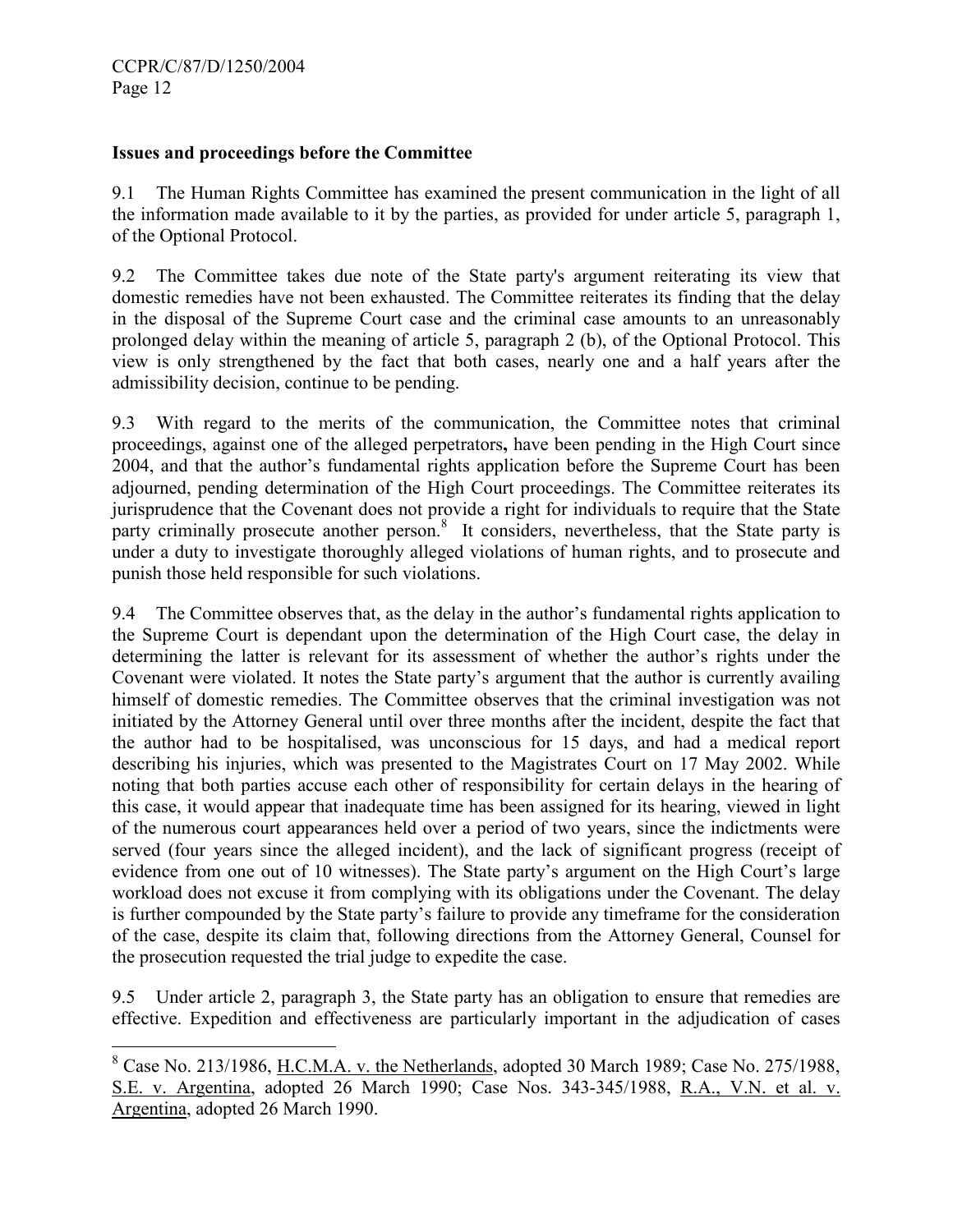involving torture. The general information provided by the State party on the workload of the domestic courts would appear to indicate that the High Court proceedings and, thus, the author's Supreme Court fundamental rights case will not be determined for some time. The Committee considers that the State party may not avoid its responsibilities under the Covenant with the argument that the domestic courts are dealing with the matter, when it is clear that the remedies relied upon by the State party have been prolonged and would appear to be ineffective. For these reasons, the Committee finds that the State party has violated article 2, paragraph 3, in connection with 7 of the Covenant. Having found a violation of article 2, paragraph 3, in connection with article 7, and in light of the fact that the consideration of this case, as it relates to the claim of torture, remains pending before the High Court, the Committee does not consider it necessary, in this particular case, to determine the issue of a possible violation of article 7 alone of the Covenant.

9.6 As to the claim of violations of article 9, as they relate to the circumstances of his arrest, the Committee notes that the State party has not contested that the author was arrested unlawfully, was not informed of the reasons for his arrest or of any charges against him and was not brought promptly before a judge, but merely argues that these claims were made by the author in his fundamental rights application to the Supreme Court which remains pending. For these reasons, the Committee finds that the State party has violated article 9, paragraphs 1, 2 and 3, alone and together with article 2, paragraph 3.

9.7 The Committee notes that the State party contests the claim under article 9, paragraph 1 that it failed to take adequate action to ensure that the author was and continues to be protected from threats issued by police officers, since he filed his petition in his fundamental rights case. The Committee also observes that the author denies that there is any witness protection programme within the State party and that he has had to go into hiding out of fear of reprisals. The Committee recalls its jurisprudence that article 9, paragraph 1 of the Covenant protects the right to security of person also outside the context of formal deprivation of liberty.<sup>9</sup> The interpretation of article 9 does not allow a State party to ignore threats to the personal security of non-detained persons subject to its jurisdiction. In the current case, it would appear that the author has been repeatedly requested to testify alone at a police station and has been harassed and pressurised to withdraw his complaint to such an extent that he has gone into hiding. The State party has merely argued that the author is receiving police protection but has not indicated whether there is any investigation underway with respect to the complaints of harassment nor has it described in any detail how it protected and continues to protect the author from such threats. In addition, the Committee notes that the alleged perpetrator is not in custody. In the circumstances, the Committee concludes that the author's right to security of person, under article 9, paragraph 1 of the Covenant has been violated.

 $\overline{a}$ 9 Case No. 821/1998, Chongwe v.Zambia, Views adopted on 25 October 2000, Case No. 195/1985, Delgado Paez v.Colombia, Views adopted on 12 July 1990, Case No. 711/1996, Dias v.Angola, Views adopted on 18 April 2000. Case no. 916/2000, Jayawardena v. Sri Lanka, Views adopted on 22 July 2002.